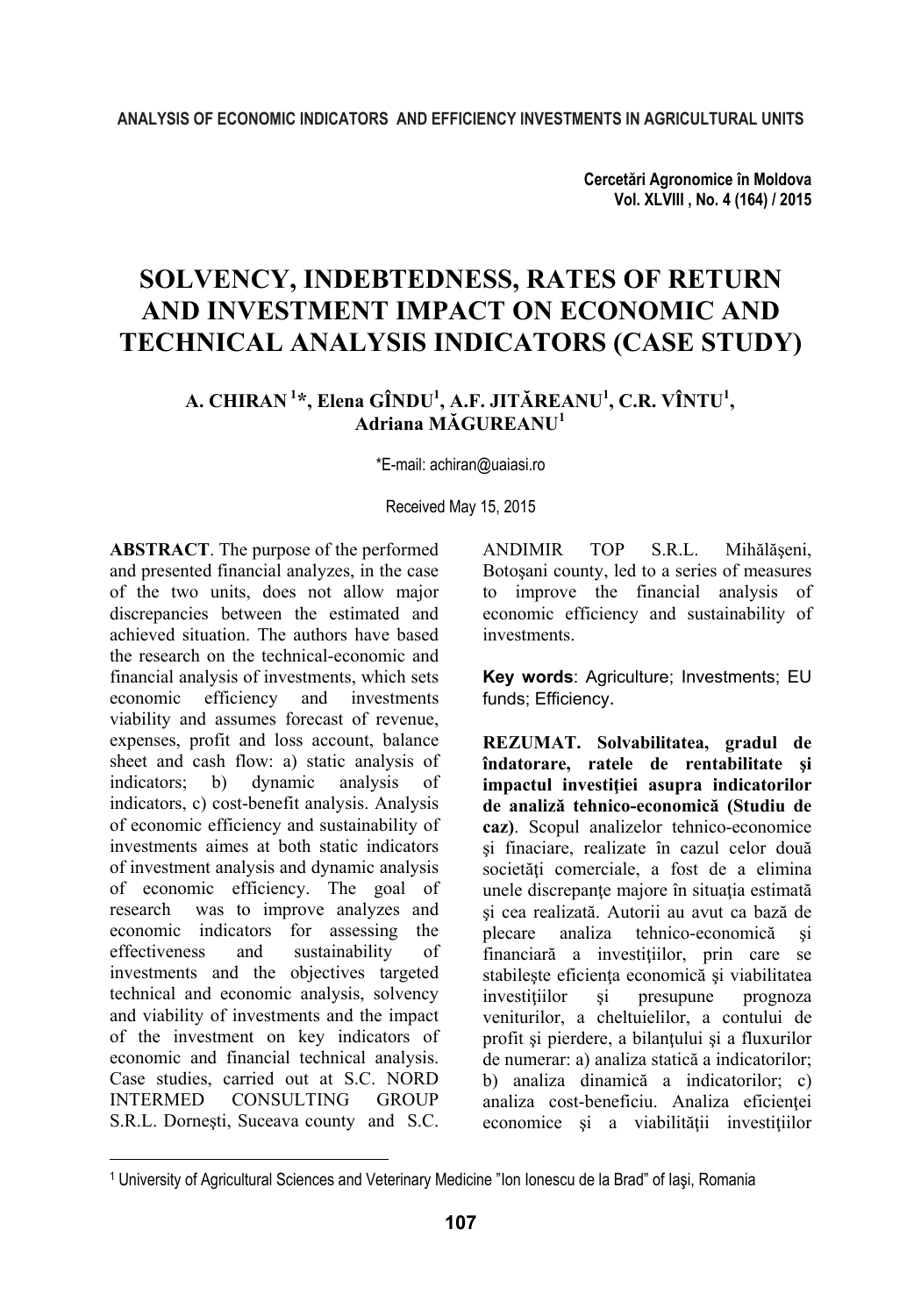## **A. CHIRAN, ELENA GÎNDU, A.F. JITĂREANU, C.R. VÎNTU, ADRIANA MĂGUREANU**

vizează atât indicatorii statici ai investiţiilor, cât și analiza dinamică a eficientei investitiilor. Scopul urmarit a fost îmbunătățirea analizelor și a indicatorilor de stabilire a eficienței economice și a viabilităţii investiţiilor, iar obiectivele au vizat analiza tehnico-economică, a solvabilităţii şi viabilităţii investiţiilor şi impactul investiţiei asupra principalilor indicatori de analiză tehnico-economică şi financiară. Studiile de caz, realizate la societățile comerciale S.C. NORD INTERMED CONSULTING GROUP S.R.L. Dorneşti, jud. Suceava şi S.C. ANDIMIR TOP S.R.L. Mihălăşeni, jud. Botoşani, au determinat o serie de măsuri de îmbunătățire a analizei financiare privind eficienta economică și viabilitatea investitiilor.

**Cuvinte cheie:** agricultură; investiții; fonduri europene; eficiență.

# **INTRODUCTION**

Researches! were a natural necessity of socio-economic status in which we find ourselves, the integration of Romania into the European Union (Alfonsi and Granjan, 1984; Anghel and Dinu, 2000; Butănescu, 1997; Dimitriu, 1994; Gittinger, 1985; Ştefan *et al.*, 2006).

During this period of regional economic development, the focus is on increasing the use of local resources, the multi-activity and economic diversification, the development of integrat ed, subsidiarity and flexibility, reducing environmental pollution, biodiversity conservation and transition to sustainable development (Işfănescu *et al.,* 2002; Românu and Vasilescu, 1996; Spînache, 2011, 2013; Tălmaciu and Mihai, 2004).

To achieve these objectives, investment by businesses in Romania have different funding sources, including accessing funds from the European Union.

Regardless of the source of funding, any investment should be analyzed in terms of finance and economic viability.

At international and national level,various methods of preparation of financial and economic analysis for investment projects are established and agreed upon. Therefore, the authors set out to answer several questions, such as:

•What are the methods of analysis for determining the efficiency and sustainability of public and private investment?

•What are the measures to improve the indicators determining the efficiency and sustainability of investments?

•What are the limits of economic efficiency indicators and how canthey be improved?

•What is the correlation between analysis indicators, growth and viability of the investment?

**Economic efficiency and sustainability of investments** aim at analyzing staticindicators and dynamic economic efficiency.

In the static analysis,basicand specific indicators were studied, used in the analysis methods of economic efficiency and sustainability of investments.

Dynamic analysis of investments' economic efficiency study involved the following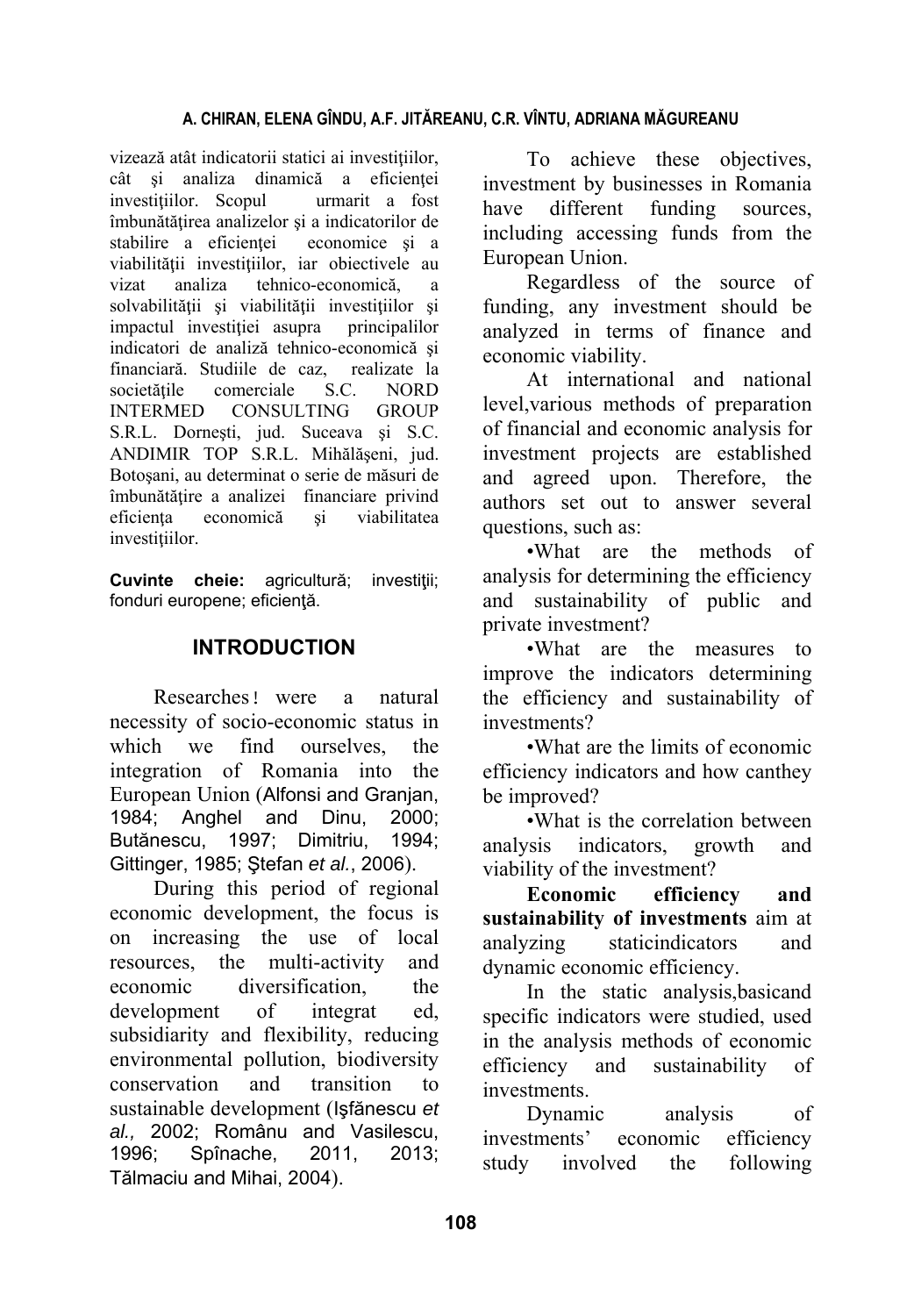indicators: net present income; the updated revenue/cost ratio; internal rate of return.

# **MATERIALS AND METHODS**

This paper aims to improve analyzes and determine the economic efficiency and investments sustainabilityindicators. The objectives relate to the following: static analysis of investments; dynamic analysis of investments; establishing analytical methods for determining the effectiveness and sustainability of investments; improving economic efficiency analysis indicators and sustainability of investments.

The case study was conducted at two companies that work in agriculture:

a) S.C. NORD INTERMED CONSULTING GROUP S.R.L. Dornesti with the investment "Vegetable farm modernization S.C. NORD INTERMED CONSULTING GROUP S.R.L., through the acquisition of agricultural machinery and grain storage silos", Dorneşti commune, Suceava county.

b) S.C. ANDIMIR TOP S.R.L. Mihălăşeni, with the investment "Vegetable farm modernization S.C. ANDIMIR TOP S.R.L., through acquisition of agricultural machinery", Mihălăşeni commune, Botoşani county.

Investments were financed 55% (S.C. NORD INTERMED CONSULTING GROUP S.R.L. Dorneşti) and 50% (S.C. ANDIMIR TOP S.R.L. Mihălă-şeni) from the European Agricultural Fund for Rural Development.

In the agriculture investment process, the economic decision goes through several successive stages, depending on the level at which efficiency calculations occur on optimizing the investments resources allocation.

**The first stage** is focused on guiding the investment decision throughout the agriculture whole, and within it, the branches of agricultural production and socio-economic sectors.

**The second stage** refers to the orientation of investment decisions at farm level, depending on production tasks from developing farm perspective.

Once the investment objectives are set, we proceed to the **third stage of decision**-making, concerning investment options using a complex system of specific indicators of economic efficiency.

# **RESULTS AND DISCUSSION**

**Solvency** is the ability of the enterprise to meet its payment obligations when due. Solvency can be expressed by the following indicators: economic solvency ratio andoverall solvency ratio.

**Economic solvency ratio** expresses the coverage level from own capital of long-term obligations, including the obligations to shareholders.

Minimum values of the solvency ratio are estimated to properly vary between 0.3 and 0.5 (*Fig. 1*).

**Overall solvency ratio** indicates the extent in which total debts are covered by total assets. The higher the value is compared to 1, the better the overall financial situation is. S.C. ANDIMIR TOP S.R.L. Mihălăşeni recorded an overall solvency ratio within the standard limits.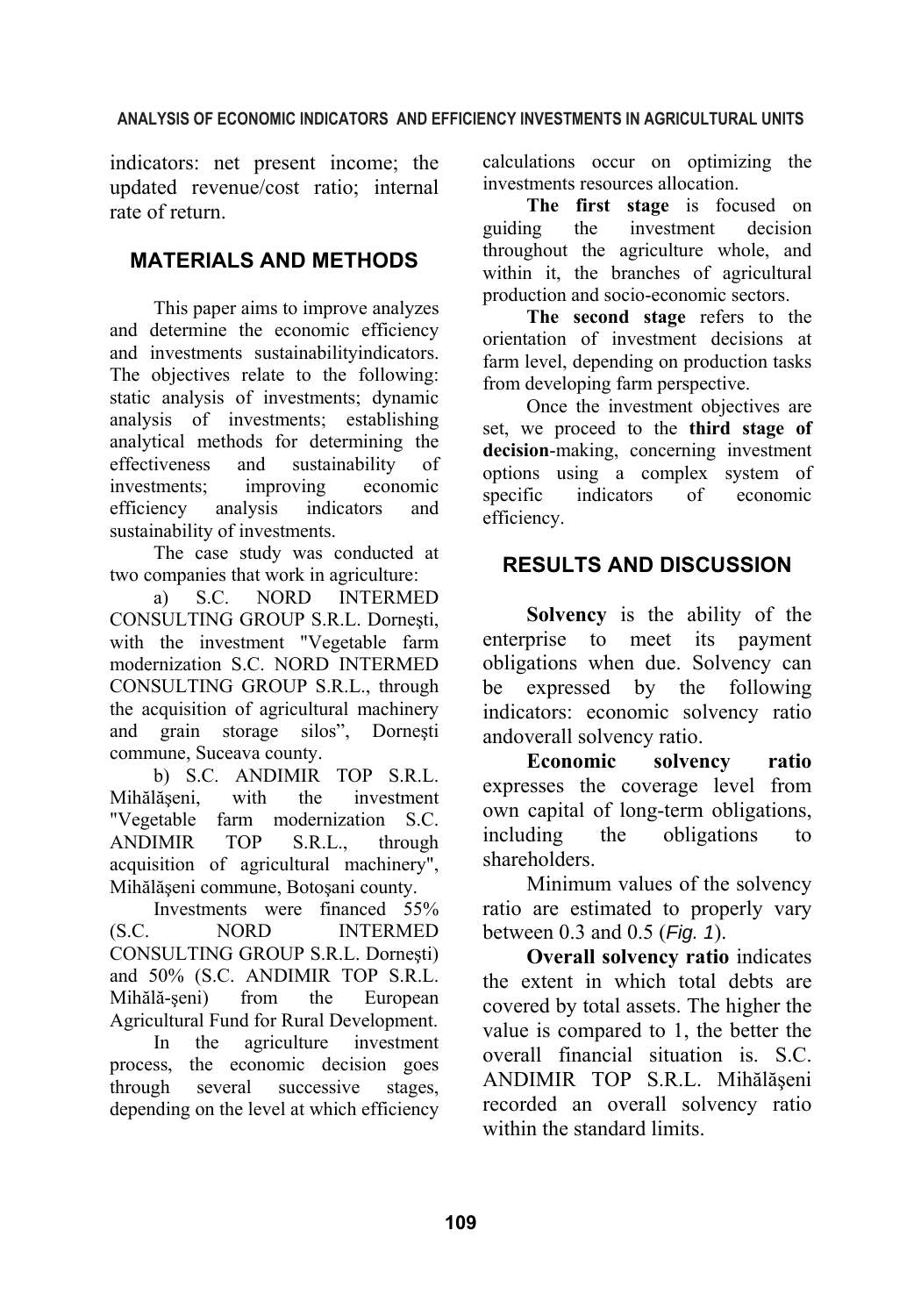

**A. CHIRAN, ELENA GÎNDU, A.F. JITĂREANU, C.R. VÎNTU, ADRIANA MĂGUREANU** 

**Figure 1 – Evolution of solvency rates at S.C. ANDIMIR TOP S.R.L. Mihălăşeni, Botoşani county** 

**Economic solvency ratios** are within the standard values only after the investment has been done. We observe that liquidity ratios throughout the analyzed period were below the limit and solvency ratios are within the standard.

**As general solvency ratio** is higher than 1, we can appreciate that the company can cover all debts by its assets.

**Economic solvency ratios** show that S.C. ANDIMIR TOP S.R.L. Mihălăşeni can cover its long-term debts and the debts to associates by equity.

S.C. NORD INTERMED CONSULTING GROUP S.R.L. Dorneşti obtained in 2008-2012 an overall solvency ratio higher than 1, the company being able to cover total debt by total assets (*Fig. 2*).



**Figure 2 – Evolution of solvency rates at S.C. NORD INTERMED CONSULTING GROUP S.R.L. Dorneşti, Suceava county** 

A difference from S.C. ANDIMIR TOP S.R.L. Mihălăşeni is that economic solvency ratio decreases greatly in 2010. This is due

to the contracted loan (3,096,899 lei), required for co-investment. In the period after the investment, the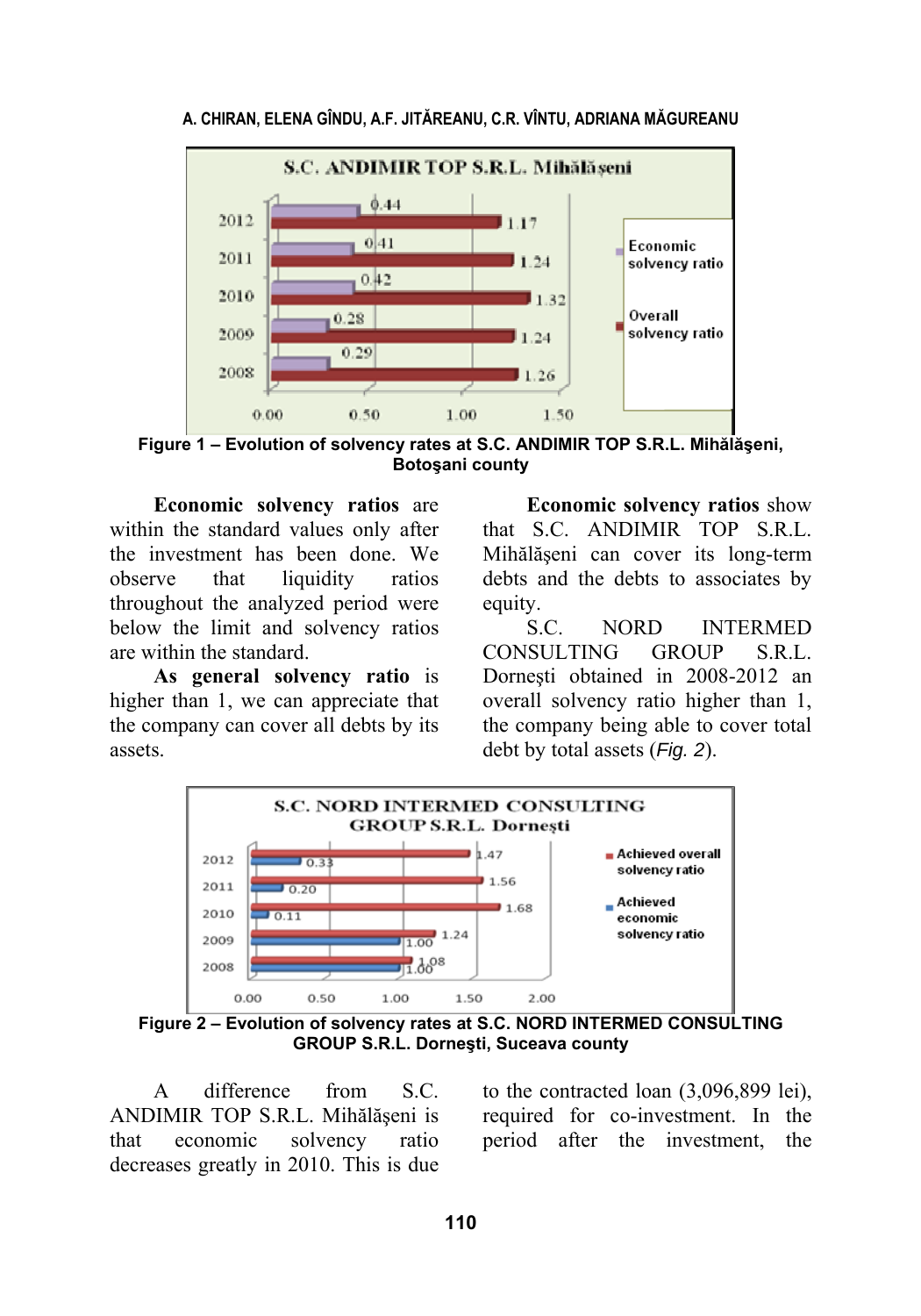company is unable to cover its longterm debts from equity.

**Total debt ratio** expresses the extent to which the company can develop much better using borrowed funds. The rate of debts must be less than or equal to 1 (*Fig. 3*).



**Figure 3 – Evolution of leverage levels at S.C. ANDIMIR TOP S.R.L. Mihălăşeni** 

Thus, it can be concluded that the company is heavily relying on borrowed funds, so its interest expenses can pose problems in terms of reduced profitability.

**Indebtedness** measures the volume of external financing in relation to the funding of their own.

As general solvency ratio is higher than 1, we can appreciate that the company can cover all debts by its

assets. **Economic solvency ratios** show that S.C. ANDIMIR TOP S.R..L Mihălăşeni can cover its long-term debts and the debts to associates by equity.

S.C. NORD INTERMED CONSULTING GROUP S.R.L. Dorneşti obtained in 2008-2012 an overall solvency ratio higher than 1, the company being able to cover total debt by total assets (*Fig. 4*).



**GROUP S.R.L. Dorneşti**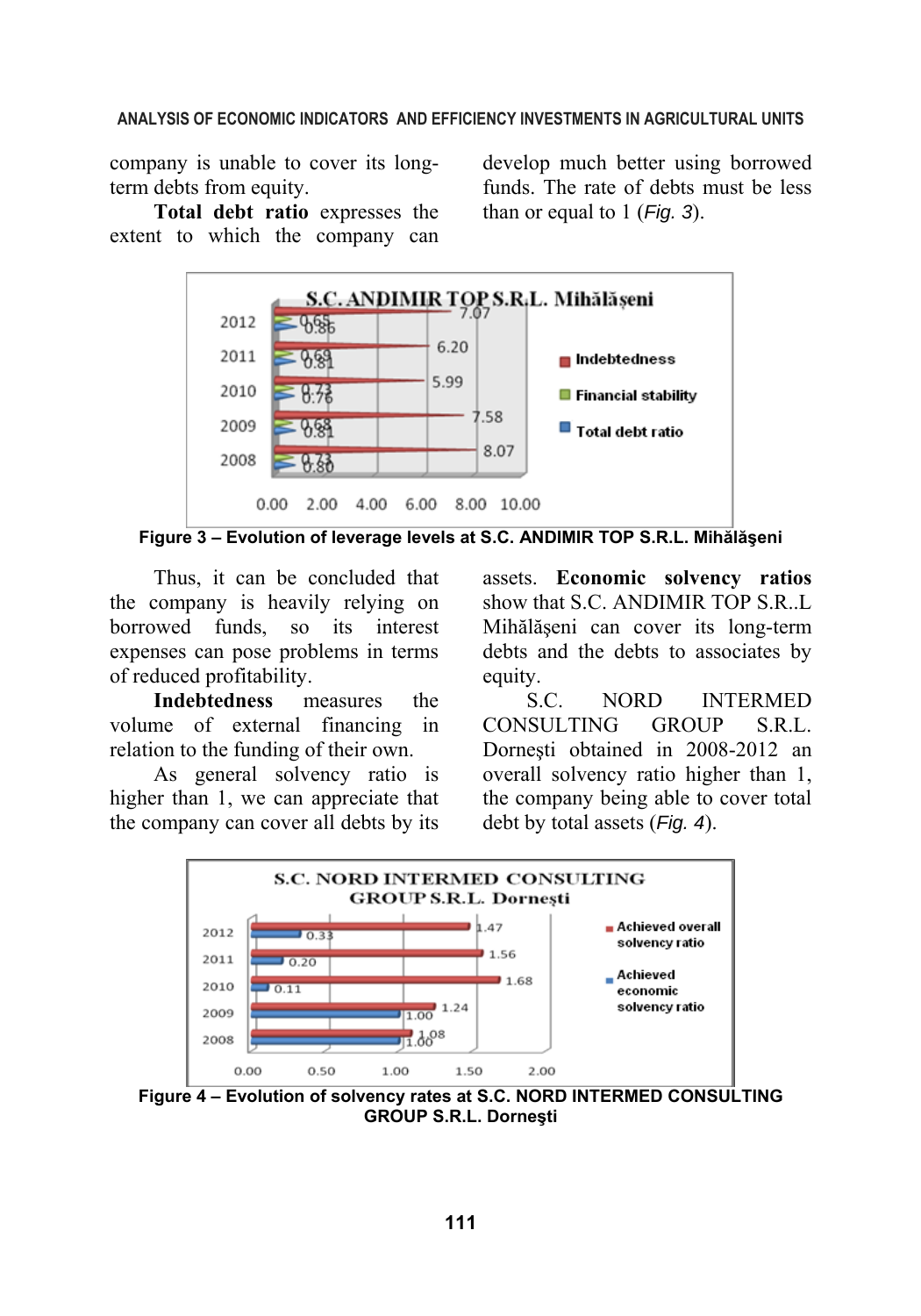## **A. CHIRAN, ELENA GÎNDU, A.F. JITĂREANU, C.R. VÎNTU, ADRIANA MĂGUREANU**

A difference from S.C. ANDIMIR TOP S.R.L. Mihălăşeni is that economic solvency ratio decreases greatly in 2010. This is due to the contracted loan (3,096,899 lei), required for co-investment.

In the period after the investment, the company is unable to cover its long-term debts from equity.

**Total debt ratio** expresses the extent to which the company can develop much better using borrowed funds. The rate of debts must be less than or equal to 1 (*Fig. 5*).

**Financial stability** indicates the share of long-term debts in the invested capital, specifically showing the funding method of the permanent capital.



**Figure 5 – Evolution of leverage levels at S.C. ANDIMIR TOP S.R.L. Mihălăşeni** 

**The rate of total debts** is the equivalent indicator of the medium and long term borrowing rate, calculated in the financial analysis. Debt rate was calculated as an absolute value and long-term borrowing rate was calculated as a percentage.

In the financial analysis, the medium and long term borrowing rate is an investment selection criteria. To be accepted for financing, the financial analysis of investment should have a borrowing rate on medium and long term of maximum 60%.

In the financial analyzes performed for both investments, the medium and long term borrowing rate was higher than 60%.

In the period of 2008-2012, S.C. ANDIMIRTOP S.R.L. Mihălăşeni recorded a total debt ratio between 0.76 and 0.86, which is a very high total debt rate, compared to the acceptable limit of 0.6.

Even if a financial analysis demonstrates efficiency and viability of the investment, indicators of technical and economic analysis of the company must be considered, such as: solvency ratios, liquidity ratios and debt levels existing before the investment. They are an important control point for correctly predicting the future situation.

S.C. NORD INTERMED CONSULTING GROUP S.R.L.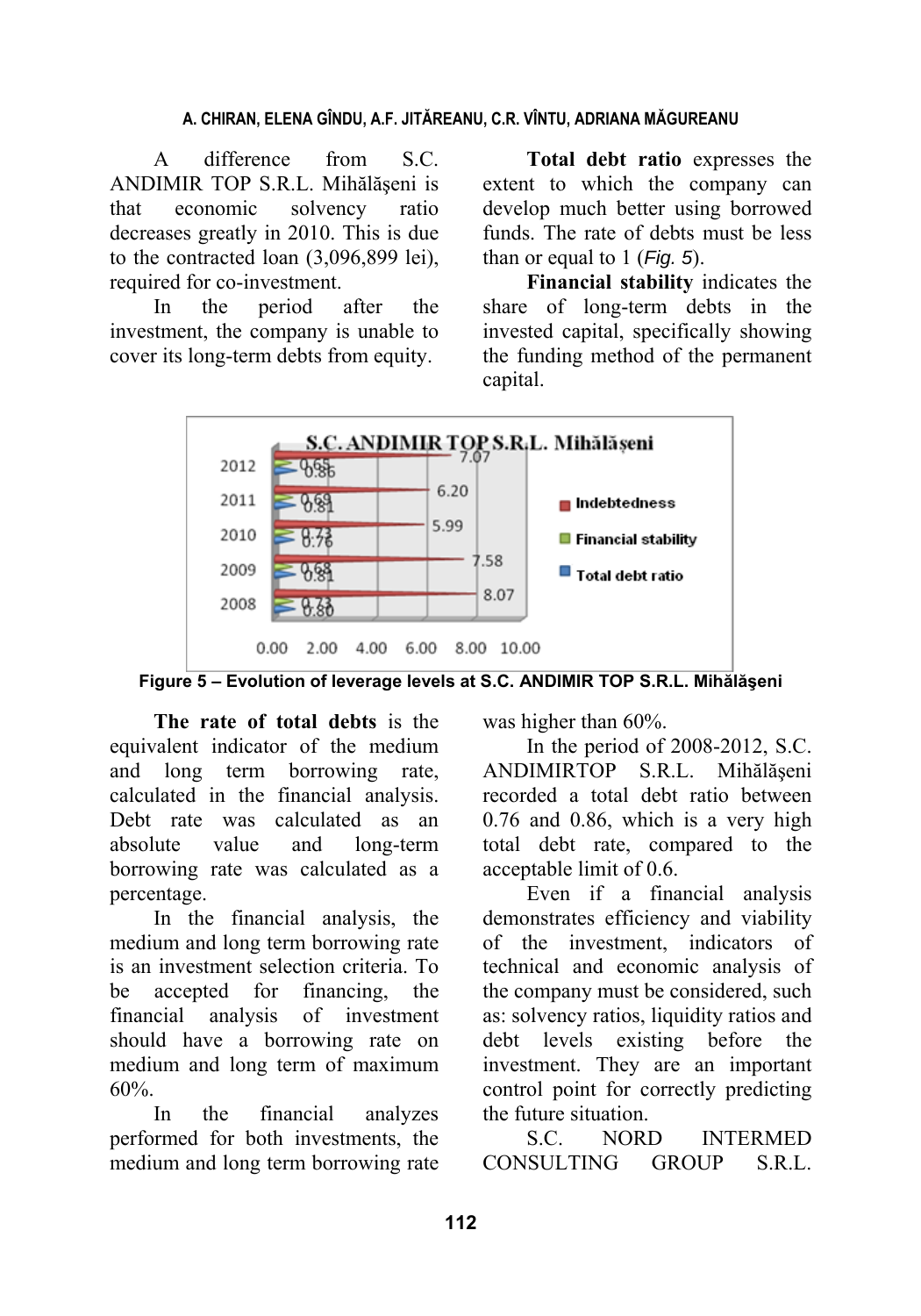Dorneşti recorded, before the investment, between 2008 and 2009, total debt ratios of 0.92 and 0.81. After the investment, this indicator falls to 0.60 in 2010 (*Fig. 6*):



**Figure 6 – Evolution of leverage levels at S.C. NORD INTERMED CONSULTING GROUP S.R.L. Dorneşti** 

This decrease is due to high value assets that entered the company's property (6,628,663 lei).

An unexpected situation at S.C. NORD INTERMED CONSULTING GROUP S.R.L. Dornesti is that, although the investment was made in 2009, total debts ratio increases from one year to another. The growth of this indicator is easy to understand in the first two years after the investment, but in this case it also increases in the third year after the investment. This occurs at all the companies that were analyzed.

The two analyzed companies finance their investments from longterm loans, which led to high indebtedness levels and ratios. The investment loans taken by the two companies have generated interest, which disrupted the financial activity. It is estimated that not always an investment made on loans is profitable.

**Rates of return** are synthetic indicators, through which the profitability situation or enterprise's ability to produce profitis assessed.

The most significant rates of return are: economic rate of return, the rate of financial return and the commercial rate.

Based on the assets worth 7,403,844 lei, S.C. ANDIMIR TOP S.R.L. Mihălăşeni recorded a gross profit of 243,500 leiin 2010, when the economic return was 3.42%, lower than the inflation rate, which was 6.09%, according to the National Statistics Institute.

Dynamically, economic rates of return at S.C. ANDIMIR TOP S.R.L. Mihălăşeni decreased evenmore, because of a rather large difference between asset growth index and gross profit growth index.

In 2011 and 2012 the company made a profit of between 0.80 and 1.14 lei at 100 lei investment. Low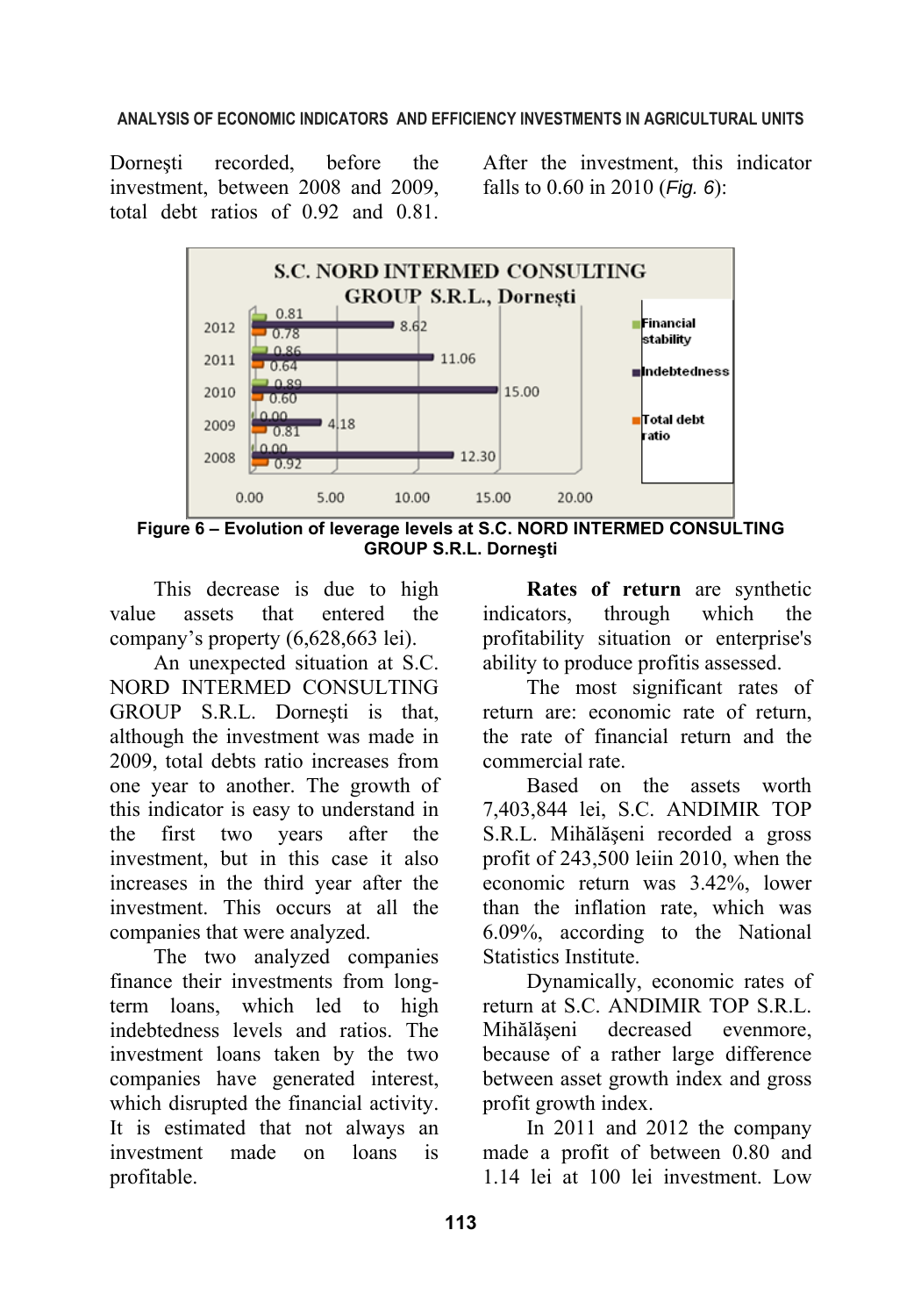**economic rates of return** highlight management errors, as existing assets were not used effectively.

**Return on equity** recorded by S.C. ANDIMIR TOP S.R.L. Mihălăşeni in 2010 was 19.42% and in the coming years, due to higher debt, decreased to 3.73%. Instead, the **commercial rate** was below the inflation rate in all three years of analysis.

In 2010, for 100 lei turnover, the registered net profit was 4.99 lei, which is 5.9 times lower than the estimate. During 2010 - 2012, S.C. ANDIMIR TOP S.R.L. Mihălăşeni had rates of return which highlighted inefficient use of capital and assets.

To improve the rates of return at S.C. ANDIMIR TOP S.R.L. Mihălăşeni, fixed costs first and then variable expenses have to be reduced. It was shown that the growth rate of profit in the period after the investment is not much different from that before the investment.

The same unsatisfactory situation was found at S.C. NORD INTERMED CONSULTING GROUP S.R.L. Dorneşti. Economic rates of return values are close to zero. In this case, it turns out that the assets are not efficiently used and that with assets worth 100 lei, a gross profit of between 0 and 3 lei is obtained. Meanwhile, the financial rate of return has registered a satisfactory level of 30.62% in 2011, respectively, for 100 lei equity, a net profit of 30.62 lei was

achieved. Financial rate of return was higher than the rate of return on assets in 2011 and 2012, which confirms the existence of financial leverage.

During 2010 - 2012, the commercial return rate had values close to those of economic efficiency, between 0% and 3.18%.

The question is: "**Do all agricultural companies record low rates of return after an investment ?**"

The answer to this question is, however, subject to further research. The reason is poor management that has not fixed this issue over a period of three consecutive years.

Using case studies, an analysis was made on the impact of investment on economic and technical analysis indicators, before and after the investment (*Table 1*).

The investment of 2,279,948 lei, by S.C. ANDIMIR TOP S.R..L. Mihălăşeni, **resulted in an average turnover increasin 2010 - 2012 of 68%**.

The determined impact by the investment is visible through other economic and technical analysis indicators that underwent the following changes during the period  $2010 - 2012$ .

We observe that an increase in workload, as a result of the investment, as measured by increased turnover by 68%, does not bring positive changes in all indicators.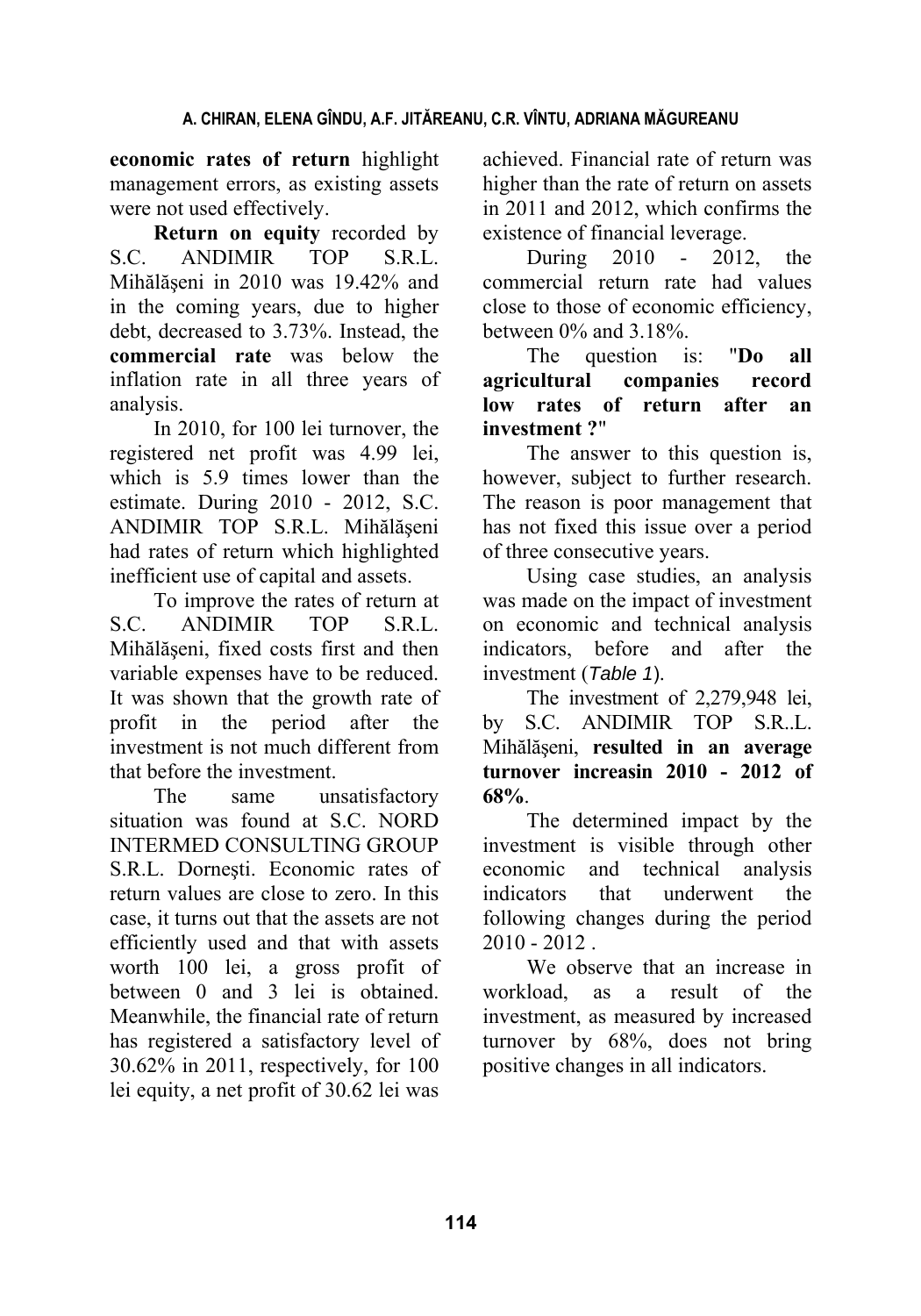| No.            | <b>Indicators</b>                | M.U.                         | <b>Existing value</b><br>before the<br>investment -<br>year 2008 | <b>Existing value after</b><br>the investment<br>(average 2010-2012) | %<br>compared<br>to 2008 |
|----------------|----------------------------------|------------------------------|------------------------------------------------------------------|----------------------------------------------------------------------|--------------------------|
| 1              | Turnover                         | lei                          | 4119096                                                          | 6921317                                                              | 168,0                    |
| $\overline{c}$ | Operating revenue                | lei                          | 4744222                                                          | 7751110                                                              | 163,4                    |
| 3              | Operating<br>expenses            | lei                          | 4545714                                                          | 7301941                                                              | 160,6                    |
| $\overline{4}$ | Total income                     | lei                          | 4790179                                                          | 7838664                                                              | 163,6                    |
| 5              | Total expenses                   | lei                          | 4694492                                                          | 7711513                                                              | 164,3                    |
| 6              | <b>Gross profit</b>              | lei                          | 95687                                                            | 127150                                                               | 132,9                    |
| 7              | Net profit                       | lei                          | 77236                                                            | 94297                                                                | 122,1                    |
| 8              | General liquidity<br>rate        |                              | 0,897                                                            | 0,837                                                                |                          |
| 9              | <b>Current liquidity</b><br>rate |                              | 0,621                                                            | 0,543                                                                |                          |
| 10             | Imediate liquidity<br>rate       |                              | 0,014                                                            | 0,025                                                                |                          |
| 11             | Economic<br>solvency rate        |                              | 0,29                                                             | 0,42                                                                 |                          |
| 12             | General solvency<br>rate         |                              | 1,26                                                             | 1,24                                                                 |                          |
| 13             | Total debts rate                 | $\overline{\phantom{a}}$     | 0,80                                                             | 0,81                                                                 |                          |
| 14             | Indebtedness                     | $\overline{a}$               | 8,07                                                             | 6,42                                                                 |                          |
| 15             | Financial stability              | $\qquad \qquad \blacksquare$ | 0,73                                                             | 0,69                                                                 |                          |
| 16             | Economic rate of<br>return       | $\%$                         | 1,72                                                             | 1,63                                                                 |                          |
| 17             | Return on equity                 | $\frac{1}{2}$                | 14,03                                                            | 9,61                                                                 |                          |
| 18             | Commercial return<br>rate        | %                            | 1,88                                                             | 2,13                                                                 |                          |
| 19             | Working capital                  | lei                          | -893843                                                          | -1208850                                                             | 135,2                    |
| 20             | Working capital<br>need          | lei                          | -199086                                                          | -283866                                                              | 142,6                    |
| 21             | Net treasury                     | lei                          | $-694757$                                                        | $-924984$                                                            | 133.1                    |

#### **Table 1 - The impact of investment on economic and technical analysis indicators at S.C. ANDIMIR TOP S.R.L. Mihălăşeni**

Investment by S.C. NORD INTERMED CONSULTING GROUP S.R.L. Dorneşti, worth 7,884,454 lei, **determined a decrease of the average turnover for the period 2010-2012 by 42%**. The determined impact by the investment is visible through other economic and technical analysis indicators that underwent the

following changes during the period 2010 - 2012 (*Table 2*).

In the period after the investment, S.C. NORD INTERMED CONSULTING GROUP S.R.L. Dorneşti registered a decrease in workload. Compared to S.C. ANDIMIR TOP S.R.L. Mihălăşeni, indicators change in reverse. This is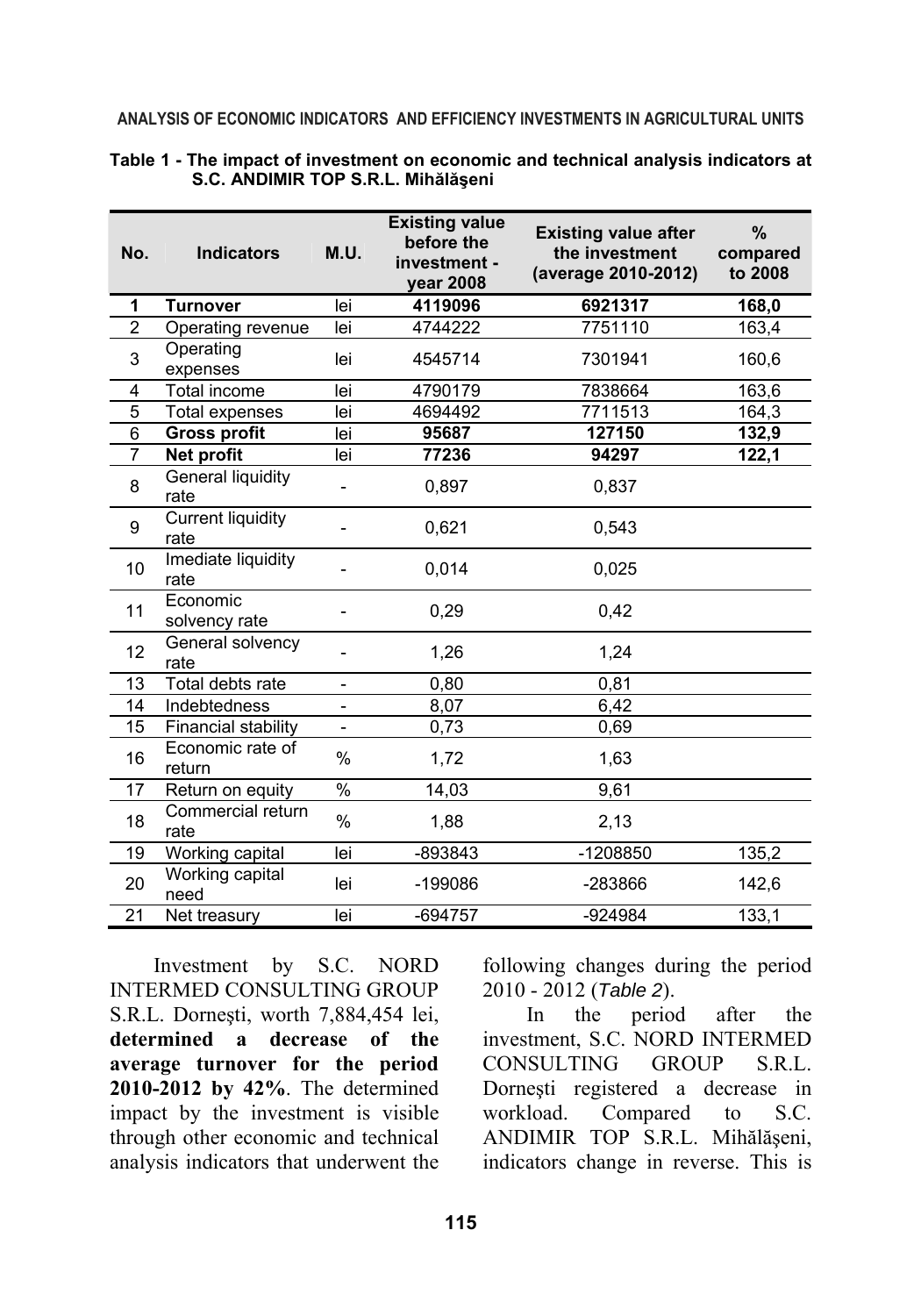#### **A. CHIRAN, ELENA GÎNDU, A.F. JITĂREANU, C.R. VÎNTU, ADRIANA MĂGUREANU**

determined by the value of the investment, which is 3.45 times

greater than for S.C. ANDIMIR TOP S.R.L. Mihălăşeni.

| No.                     | <b>Indicators</b>          | M.U.                     | <b>Existing value</b><br>before the<br>investment -<br>year 2008 | <b>Existing value</b><br>after the<br>investment<br>(average 2010-<br>2012) | $\frac{9}{6}$<br>compared<br>to 2008 |
|-------------------------|----------------------------|--------------------------|------------------------------------------------------------------|-----------------------------------------------------------------------------|--------------------------------------|
| 1                       | <b>Turnover</b>            | lei                      | 6579624                                                          | 3793704                                                                     | 57,7                                 |
| $\overline{\mathbf{c}}$ | Operating revenue          | lei                      | 6792530                                                          | 5191452                                                                     | 76,4                                 |
| 3                       | Operating expenses         | lei                      | 6894444                                                          | 4872578                                                                     | 70,7                                 |
| 4                       | Total income               | lei                      | 6793656                                                          | 5199497                                                                     | 76,5                                 |
| 5                       | Total expenses             | lei                      | 6908990                                                          | 5104850                                                                     | 73,9                                 |
| $\overline{6}$          | <b>Gross profit</b>        | lei                      | $-115334$                                                        | 94647                                                                       | $\overline{\phantom{0}}$             |
| $\overline{7}$          | <b>Net profit</b>          | lei                      | $-131027$                                                        | 48733                                                                       | $\overline{a}$                       |
| 8                       | General liquidity rate     | $\overline{\phantom{0}}$ | 0.833                                                            | 1,512                                                                       | 181,5                                |
| 9                       | Current liquidity rate     | $\overline{a}$           | 0,246                                                            | 0,284                                                                       | 115,4                                |
| 10                      | Imediate liquidity rate    | $\overline{\phantom{0}}$ | 0,029                                                            | 0,019                                                                       | 65,5                                 |
| 11                      | Economic solvency<br>rate  |                          | 1,00                                                             | 0,213                                                                       | 213,0                                |
| 12                      | General solvency rate      | $\overline{a}$           | 1,08                                                             | 1,57                                                                        | 145,4                                |
| 13                      | Total debts rate           | $\overline{\phantom{0}}$ | 0,92                                                             | 0,673                                                                       | 73,2                                 |
| 14                      | Indebtedness               | $\overline{a}$           | 12,30                                                            | 11,56                                                                       | 94,0                                 |
| 15                      | <b>Financial stability</b> | $\overline{\phantom{0}}$ |                                                                  | 0,853                                                                       |                                      |
| 16                      | Economic rate of<br>return | %                        |                                                                  | 1,11                                                                        |                                      |
| 17                      | Return on equity           | $\%$                     | $\overline{a}$                                                   | 14,15                                                                       |                                      |
| 18                      | Commercial return<br>rate  | $\%$                     |                                                                  | 2,15                                                                        |                                      |
| 19                      | Working capital            | lei                      | -373084                                                          | $-14472250$                                                                 | 3879,0                               |
| 20                      | Working capital need       | lei                      | -438270                                                          | 1318213                                                                     | -                                    |
| 21                      | Net treasury               | lei                      | 65186                                                            | $-2765455$                                                                  | $\overline{\phantom{a}}$             |

| Table 2 - The impact of investment on economic and technical analysis indicators at |
|-------------------------------------------------------------------------------------|
| S.C. NORD INTERMED CONSULTING GROUP S.R.L. Dornesti                                 |

## **CONCLUSIONS**

The financial analysis was implemented and researched based on a case study that includes two investments made by S.C. NORD INTERMED CONSULTING GROUP S.R.L. Dorneşti, with the investment "Vegetable farm modernization S.C. NORD INTERMED CONSULTING

GROUP S.R.L., through the acquisition of agricultural machinery and grain storage silos" and S.C. ANDIMIR TOP S.R.L. Mihălăşeni, with the investment "Vegetable farm modernization S.C. ANDIMIR TOP S.R.L. through the acquisition of agricultural machinery", Mihălăşeni commune, Botoşani county".